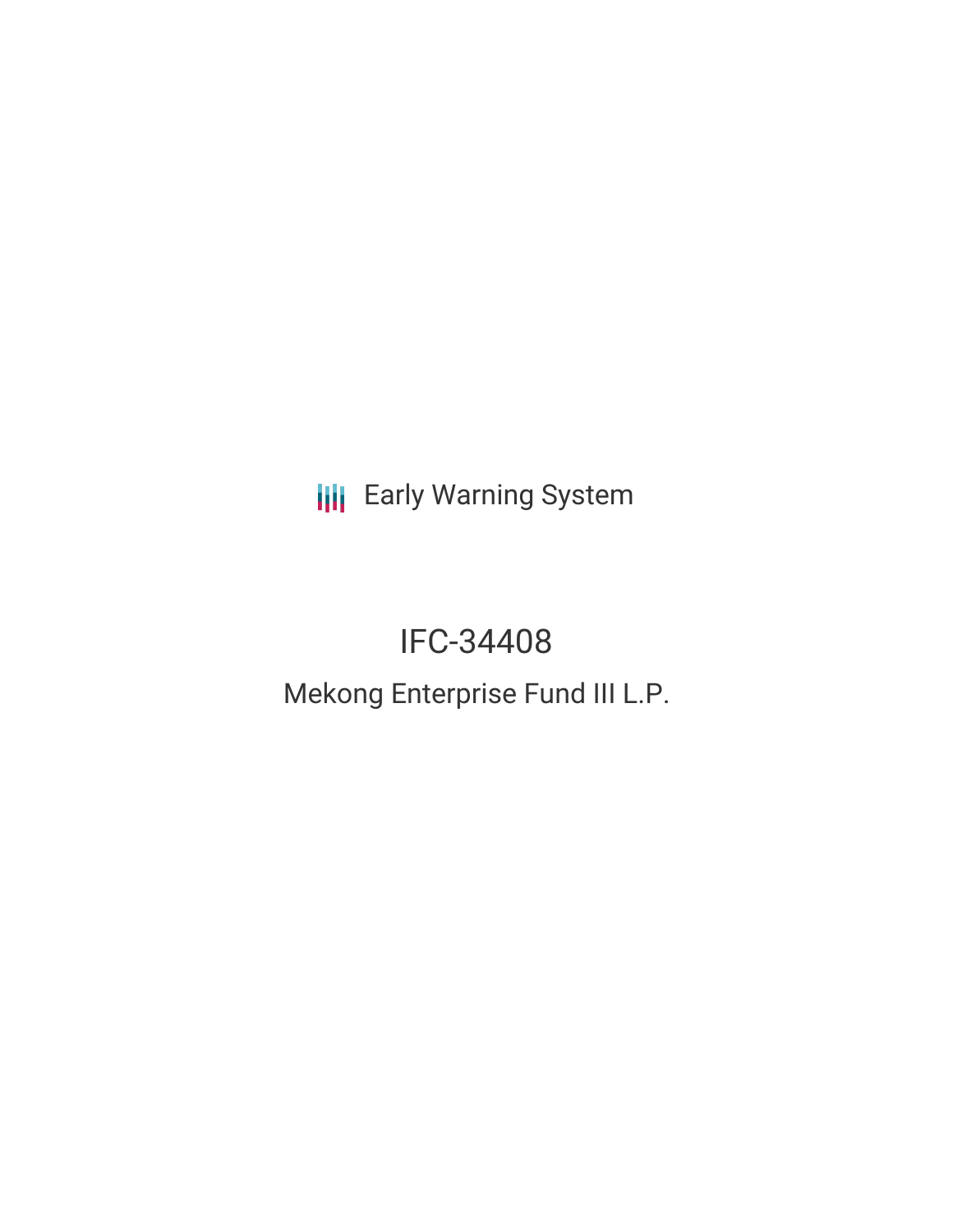

#### **Quick Facts**

| <b>Countries</b>               | Vietnam                                         |
|--------------------------------|-------------------------------------------------|
| <b>Specific Location</b>       | Small and mid-market companies in Vietnam (SME) |
| <b>Financial Institutions</b>  | International Finance Corporation (IFC)         |
| <b>Status</b>                  | Active                                          |
| <b>Bank Risk Rating</b>        |                                                 |
| <b>Voting Date</b>             | 2014-06-02                                      |
| <b>Borrower</b>                | Mekong Enterprise Fund III Limited Partnership  |
| <b>Sectors</b>                 | Finance, Infrastructure                         |
| Investment Type(s)             | Equity                                          |
| <b>Investment Amount (USD)</b> | $$15.00$ million                                |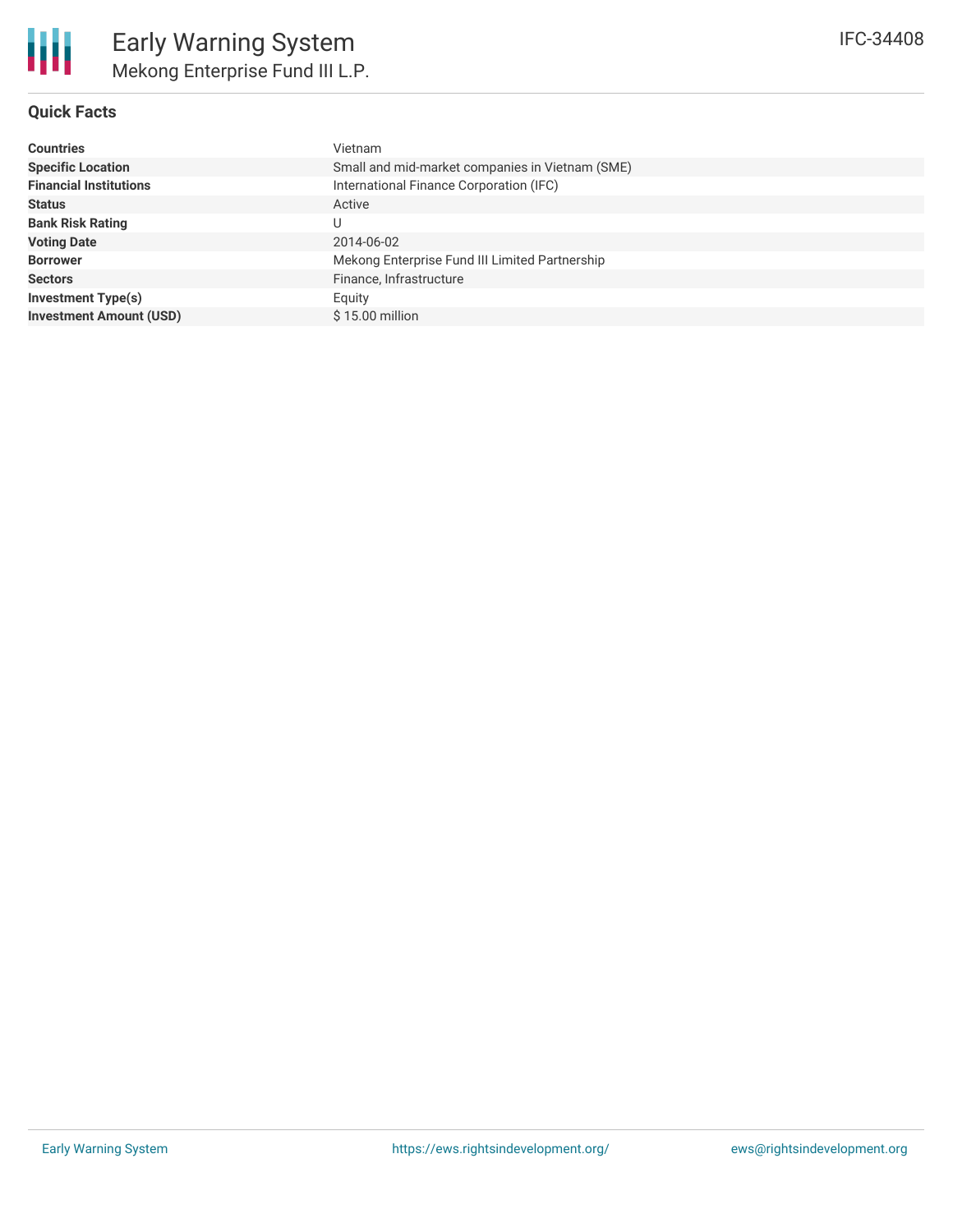

#### **Project Description**

Mekong Enterprise Fund III, L.P. is a ten-year private equity fund with a target size of US\$150 million. The Fund will focus on the fast growing consumer sector in Vietnam.

Mekong Capital Partners is an independent private equity firm investing in small and mid-market companies in Vietnam. It was established in 2001 by Mr. Chris Freund. It currently has around 14 investment professionals with offices located in Ho Chi Minh City and Hanoi, Vietnam.

Expected development impact includes:

(i) supporting the mid-cap market in Vietnam with access to an alternate source of funding,

(ii) improving access to debt and capital markets for the Fund's investee companies,

(iii) supporting a promising local fund manager in Vietnam and thereby providing demonstration effect for financial viability of private equity as an asset class for SMEs, and

(iv) promoting sustainable private sector and creating employment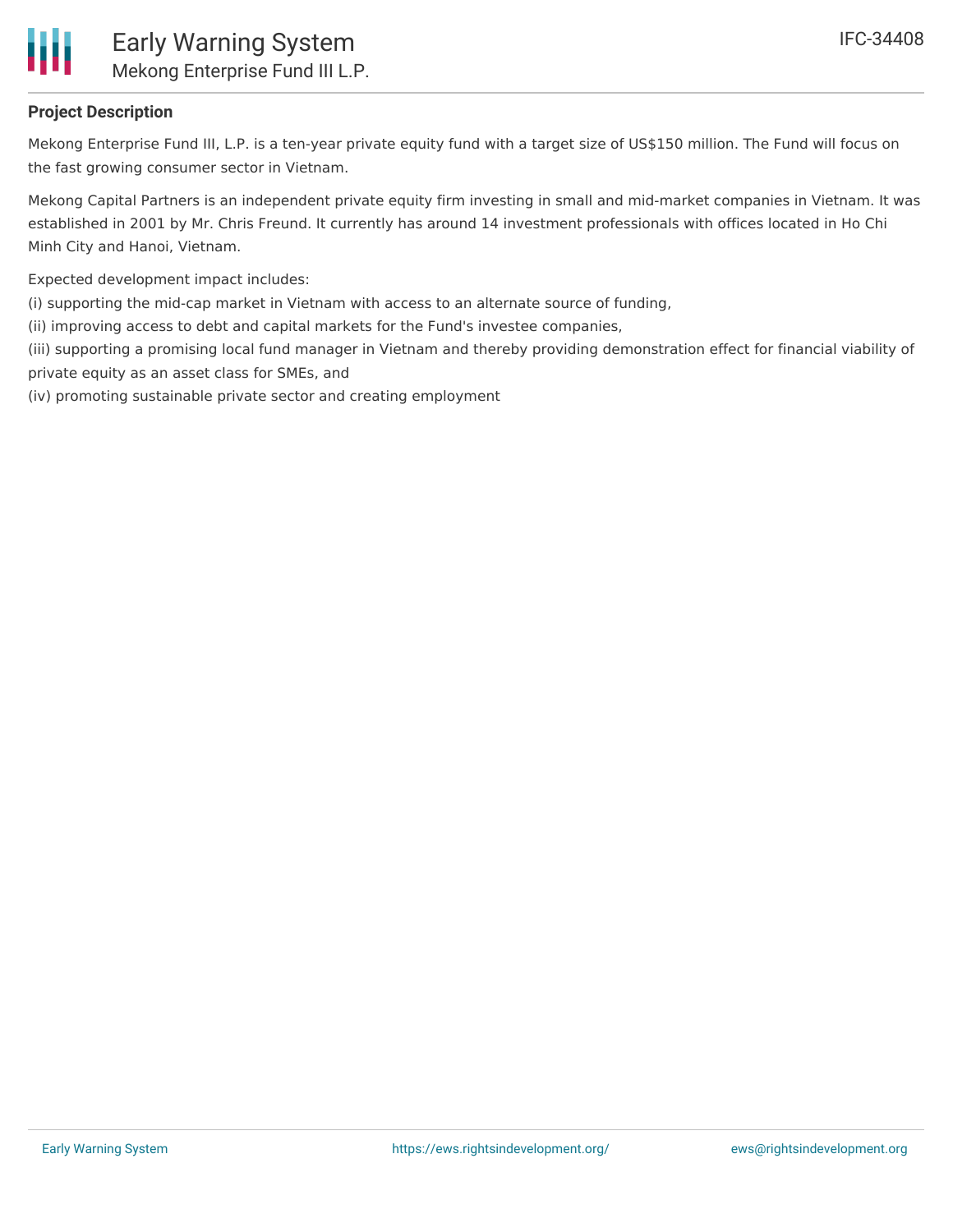

#### **Investment Description**

• International Finance Corporation (IFC)

Mekong Capital Partners is an independent private equity firm investing in small and mid-market companies in Vietnam. It was established in 2001 by Mr. Chris Freund. It currently has around 14 investment professionals with offices located in Ho Chi Minh City and Hanoi, Vietnam.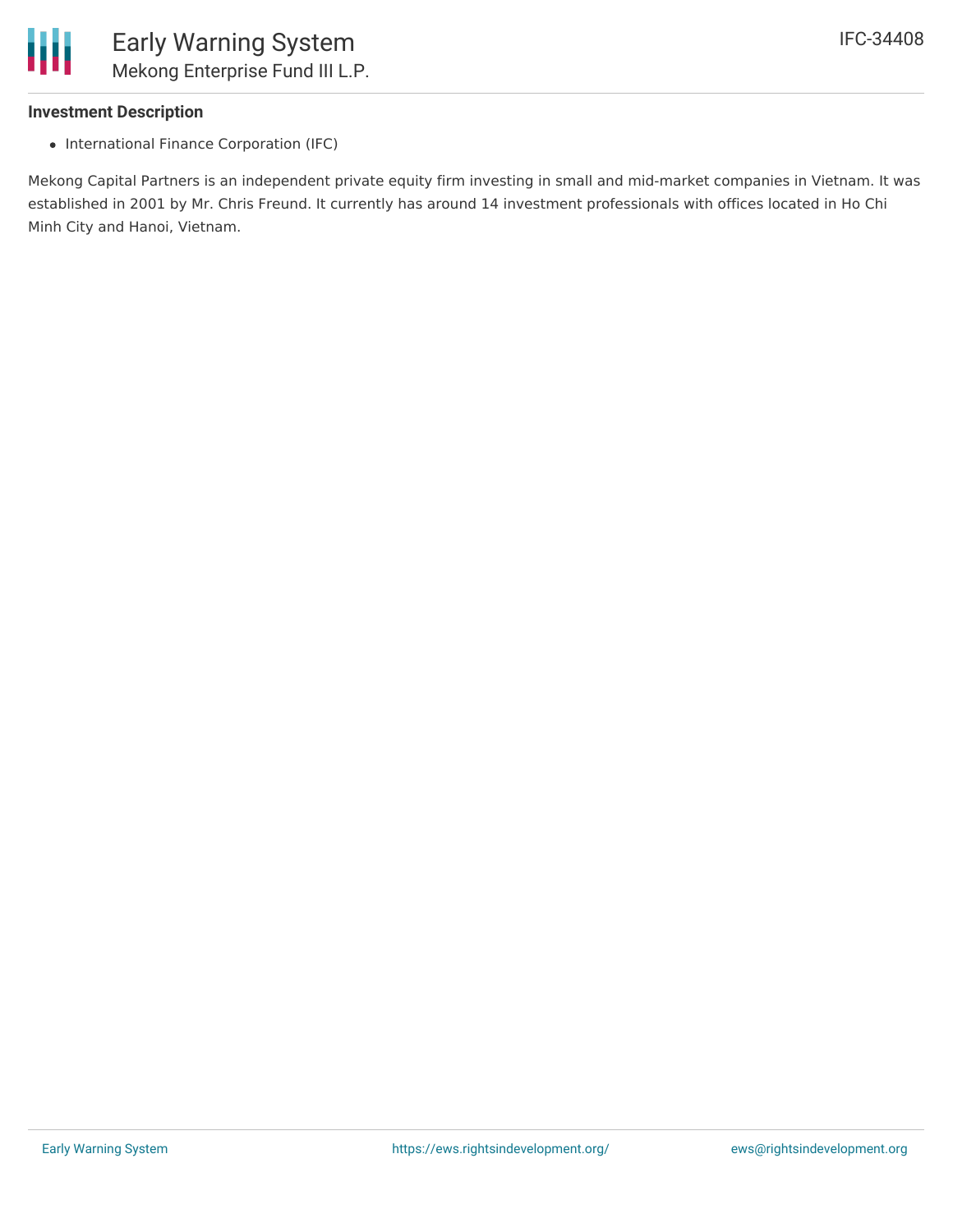

### Early Warning System Mekong Enterprise Fund III L.P.

| <b>Private Actor 1</b> | <b>Private Actor</b><br>l Role | <b>Private Actor</b><br><b>Sector</b> | <b>Relation</b>          | <b>Private Actor 2</b>     | <b>Private Actor</b><br>2 Role | <b>Private Actor</b><br>2 Sector |
|------------------------|--------------------------------|---------------------------------------|--------------------------|----------------------------|--------------------------------|----------------------------------|
|                        | $\overline{\phantom{0}}$       | $\overline{\phantom{0}}$              | $\overline{\phantom{a}}$ | Mekong Capital             | Parent Company                 | $\overline{\phantom{a}}$         |
|                        |                                | $\sim$                                |                          | Mekong Enterprise Fund III | Client                         | . .                              |